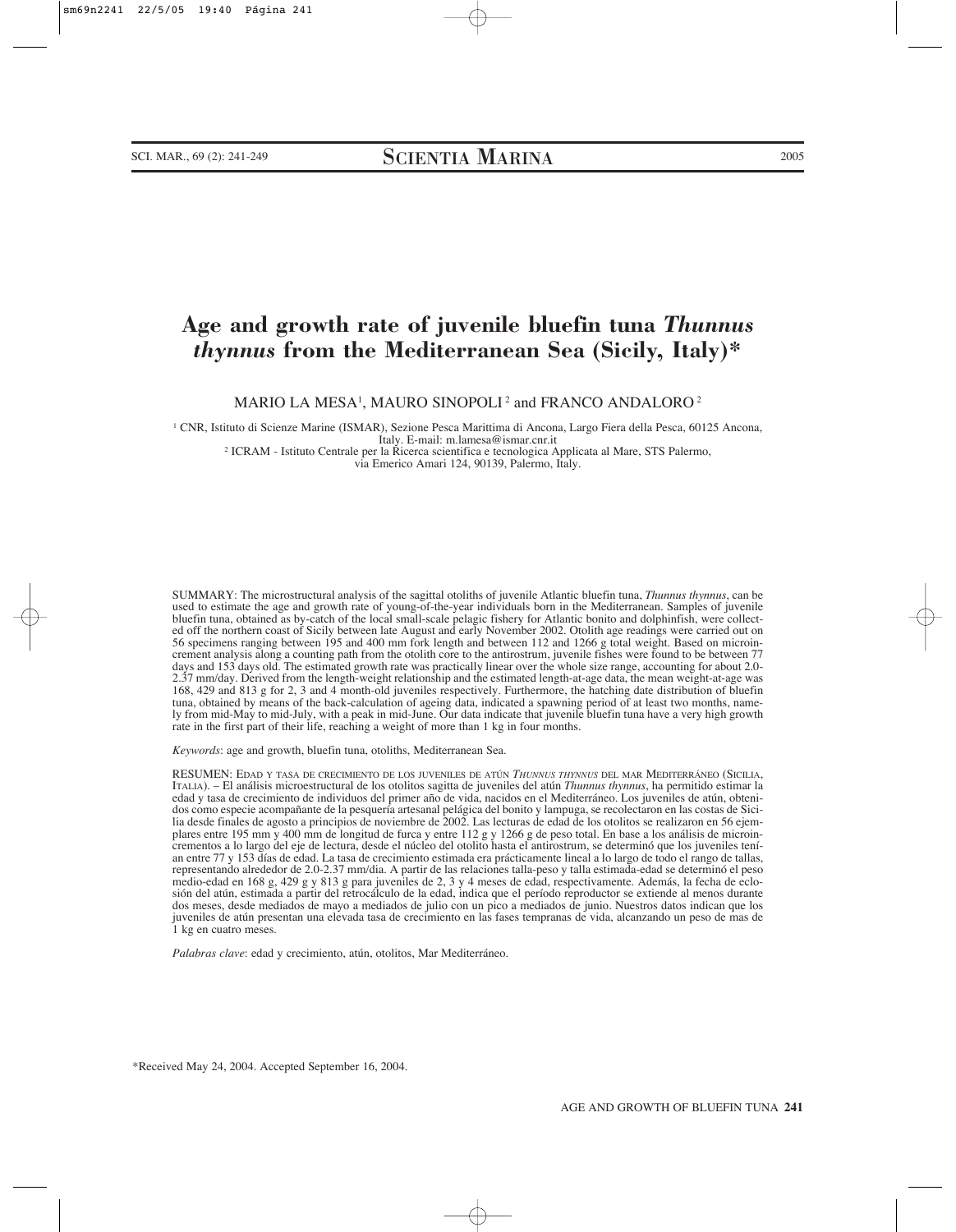# INTRODUCTION

The northern bluefin tuna, *Thunnus thynnus*, is a highly migratory species occurring in temperate and subtropical waters of the Atlantic and Pacific Oceans (Collette and Nauen, 1983). Two subspecies have been recognised: *T. thynnus thynnus* (Linnaeus) in the north Atlantic and *T. thynnus orientalis* (Temminck and Schlegel) in the north Pacific. Atlantic bluefin tuna are distributed throughout the Atlantic Ocean, as well as in the Mediterranean Sea and the Gulf of Mexico (Gibbs and Collette, 1967), which represent the most important spawning areas of this subspecies (Mather *et al*., 1995; Magnuson *et al*., 1994). In May-June, adult bluefin tuna migrate through the Strait of Gibraltar into the Mediterranean for feeding and spawning activities. Soon after spawning, which occurs from the beginning of June to the end of August (Arena, 1979), most individuals leave the Mediterranean to overwinter in the Atlantic off Morocco (Sella, 1929; Rodriguez-Roda, 1964; Sara, 1973; Compeán-Jimenez and Bard, 1983).

Besides its importance as a spawning area for Atlantic bluefin tuna, the Mediterranean is one of the most important fishing grounds, accounting for 53% of total catch of this species (ICCAT, 2000). In addition, being a large pelagic species, it is considered to be the most economically valuable fish in both the Atlantic and the Mediterranean (CEC, 1995).

As for the western Atlantic and Gulf of Mexico population of bluefin tuna (see in Brothers *et al*., 1983), most studies concerning the spawning period and the age and growth of juveniles of *T. thynnus* in Mediterranean waters were undertaken using indirect methods. Indeed, the spawning time was frequently estimated according to the seasonal occurrence of eggs and larvae or younger juveniles (Scaccini *et al*., 1975; Richards, 1976; Piccinetti and Piccinetti-Manfrin, 1979; Piccinetti and Manfrin, 1993), as well as through the study of gonadal maturation in adult fish (Serna and Alot, 1992; Susca *et al*., 2000; Medina *et al*., 2002; Hattour and Macías, 2002).

Available data on growth rate of juvenile Atlantic bluefin tuna are mainly based on length frequency analysis (Furnestin and Dardignac, 1962; Le Gall and Bard, 1979; Cort, 1990; Liorzou and Bigot, 1995; Orsi Relini *et al*., 1997), as size distributions are well-defined and correspond to early age classes, as a consequence of fast growth and a single and relatively short spawning period (Compeán-Jimenez and Bard, 1983). Additional data on the growth rate



FIG. 1. – Sampling area off the northern coast of Sicily, showing the three main landing locations.

of juveniles come from tag-and-recapture studies (Cort and Rey, 1985; Cort, 1990), and rearing experiments (Le Gall and Bard, 1979; Katavic *et al*., 2002). Very few data on age estimation of juvenile Atlantic bluefin tuna have been reported to date. Larvae and young-of-the-year bluefin tuna caught in the western Atlantic and the Gulf of Mexico were aged by means of microincrement counts in sagittal otoliths (Brothers *et al*., 1983). In the Mediterranean Sea, age estimation of juvenile bluefin tuna was determined by otolith microstructure analysis (Radtke and Morales-Nin 1989; Santamaria *et al.,* 2003) and by annulus-formation in dorsal spines (Megalofonou and De Metrio, 2000).

In order to provide new data on age and growth of young-of-the-year bluefin tuna, samples were collected off the northern coasts of Sicily on a monthly basis, from just after the spawning season (spring-summer) until the beginning of winter. The main aim was to determine the growth rate of the early life of juveniles until their first winter of life, probably a period of fundamental importance for the subsequent year class strength and survival. Sagittal otoliths were thus collected and aged by counting the daily growth increments. In addition, the hatch date distribution obtained from the back-calculation of ageing data allowed us to gain new insight into the time and duration of the spawning season of the Atlantic bluefin tuna in this area

# MATERIAL AND METHODS

The study area was the northern coast of Sicily between Milazzo and S. Agata di Militello (Fig. 1). Samples were collected from commercial landings of the local small scale fishery, in the framework of the ICRAM Project "Eolide". Juvenile bluefin tuna were caught offshore (about 10 miles) as by-catch, close to floating fish aggregating devices (FADs)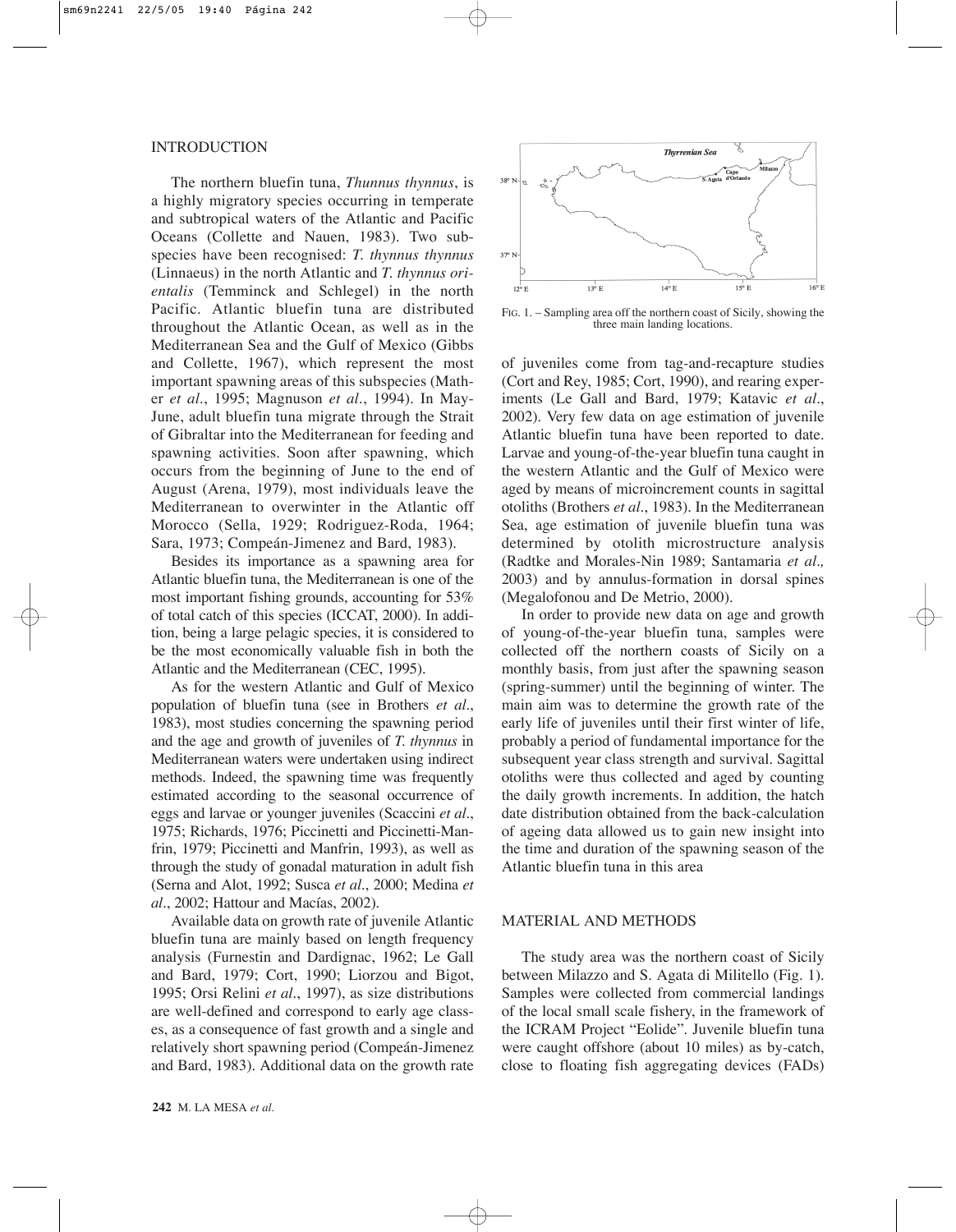TABLE 1. – Sampling data of juvenile bluefin tuna collected off the northern coast of Sicily in 2002.

| Date        | Area         | Gear       | Type        |
|-------------|--------------|------------|-------------|
| 18-08       | S. Agata     | palamitara | drift net   |
| 29-08       | Milazzo      | cianciolo  | purse-seine |
| $04-09$     | Milazzo      | cianciolo  | purse-seine |
| $0.5 - 0.9$ | S. Agata     | cianciolo  | purse-seine |
| $10-09$     | S. Agata     | cianciolo  | purse-seine |
| $12-09$     | S. Agata     | palamitara | drift net   |
| $15-10$     | S. Agata     | ferrettara | drift net   |
| $16-10$     | S. Agata     | ferrettara | drift net   |
| $17-10$     | S. Agata     | ferrettara | drift net   |
| $24-10$     | C. d'Orlando | ferrettara | drift net   |
| $28-10$     | S. Agata     | palamitara | drift net   |
| $13 - 11$   | C. d'Orlando | palamitara | drift net   |

and by means of drift and purse seine nets. Sampling details are summarised in Table 1.

Each specimen was measured as total length (TL) and fork length (FL) to the lowest mm and weighed as total weight and eviscerated weight (g). Fish were dissected and the heads removed and frozen. To study age and growth of juvenile bluefin tuna, we decided to use otoliths, as they are not susceptible to resorption or alterations once formed (Campana and Neilson 1985, Campana *et al.*, 1995). In addition, otoliths are particularly useful for age determination of species with minute scales, such as bluefin tuna. Otolith removal was carried out following the "open the hatch method" (Secor *et al*., 1992). A cranio-caudal frontal cut was made through the head to expose the brain, which was removed allowing the localisation of the sagittae. The sagittae were extracted by means of forceps, carefully cleaned from adhering vestibular tissue and stored dry in plastic vials. We preferred this method to the more common procedure (Nichy and Berry, 1976), as we were unable to properly locate the right position of the vertical cut through the head without breaking or loosing the sagittae into the cranial cavity.

Following Brothers *et al*. (1983) and Foreman (1996), sagittal otoliths were placed in a drop of immersion oil on a depression slide to improve resolution and examined under a light microscope at 100-400x magnification. The light microscope was equipped with a television camera connected to a video-analysis image program (OPTIMAS 6.5). The software was also used to measure the maximum diameter (OD), i.e. the maximum distance between the rostrum and the postrostrum (see Secor *et al*., 1992), of each otolith to an accuracy of 0.01 mm. In addition, the sagittae were weighed to mg.

Increment counts were made on the distal side, as the overburden deposition is very thin on this side and increments are almost exposed on the otolith surface. According to Brothers *et al*. (1983), the increment counts were made from the core to the margin of the antirostrum (Secor *et al*., 1992), an area with a relatively unambiguous and continuous pattern of increments. Each increment was a bipartite concentric ring comprised of a discontinuous and an incremental zone (defined Dzone and L-zone respectively, Secor *et al*., 1995). The number of D-zones were counted as the number of increments, and assumed to be the age of the fish (see below). Two counts were made from the core to the margin and vice-versa, and the mean value was considered. When the counts differed by more than ten increments they were discarded. Out of 72 otoliths examined, about 22% were discarded as they were difficult to read. The index of average percent error (APE) (Beamish and Fournier, 1981), as well as the mean coefficient of variation (CV) (Chang, 1982), were calculated to estimate the relative precision between the counts.

Owing to the thickness of the antirostrum, there was a considerable individual variation in otolith readability. However, the particular three-dimensional morphology of the otolith, namely the projecting surfaces and the deep *sulcus acusticus*, did not allow the otolith surface to be ground without loss of increments in the core or on the margin of the antirostrum.

By means of ordinary least squares linear regression analysis, a straight line was fitted to the agelength data pairs obtained by the increment counts of otoliths. Furthermore, from the ageing data and the date of capture, the monthly distribution of hatching dates of our specimens was back-calculated.

The relationship between fish length (FL) and maximum otolith diameter was investigated by means of linear regression analysis. Finally, the length-weight relationship was calculated according to the exponential equation in the commonly used form:

# $W = a FL<sup>b</sup>$

where W is the total wet weight (g), FL the fork length of fish (mm) and a and b are regression parameters. By linearisation of the above equation, the  $log_{10}$ -transformed length-weight data were computed to determine the regression parameters. All statistical inferences were based on a significance level of  $P = 0.05$ .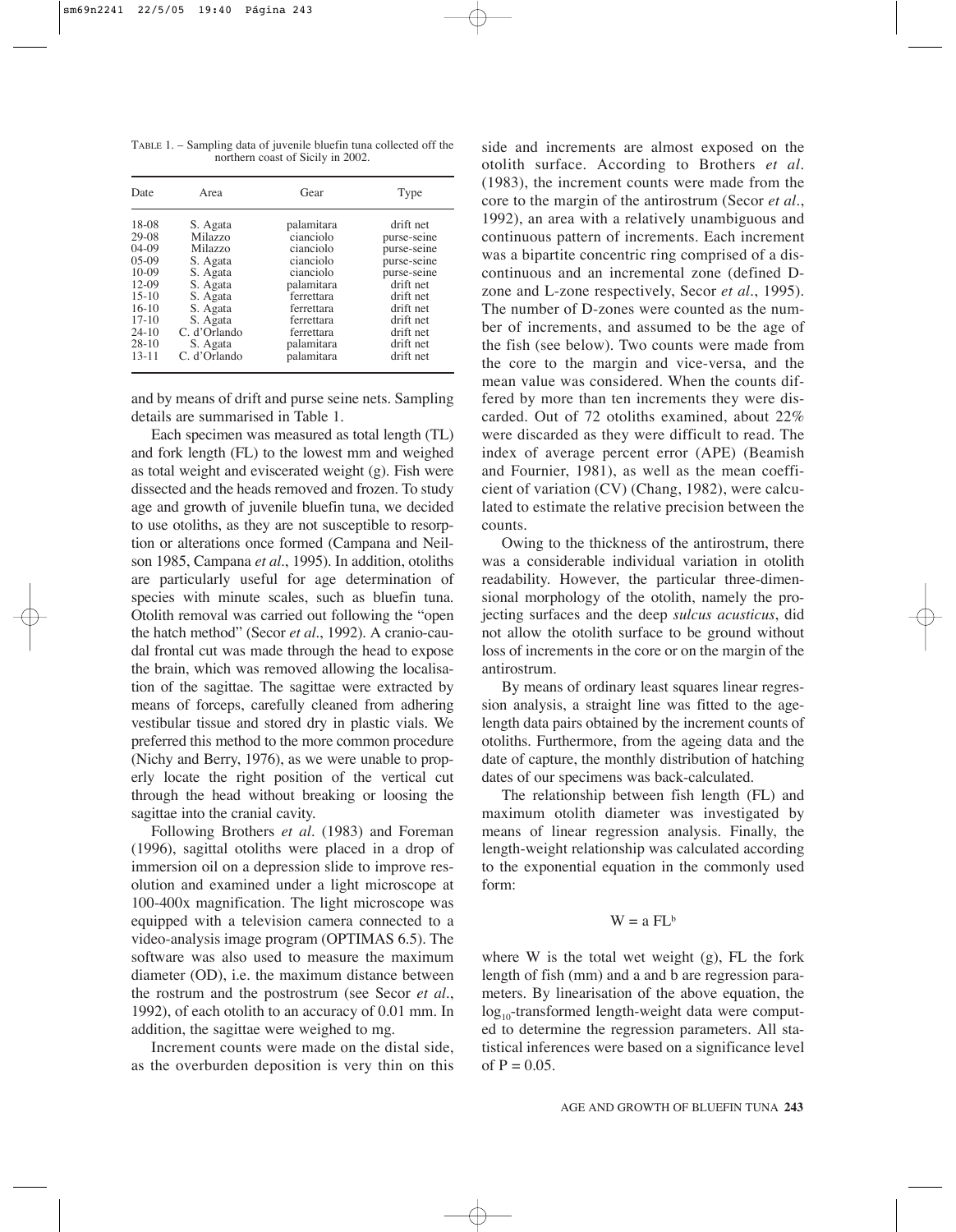

FIG. 2. – Sagittal otolith of juvenile bluefin tuna, showing the counting path of micro increments from the core to the margin of the antirostrum.

#### RESULTS

#### **Otolith morphology**

The sagittae of juvenile bluefin tuna are elongated along the anterior-posterior axis, flattened and with a pronounced thin rostrum. The external (distal) side of the otoliths is slightly concave and has an evident protrusion in the dorsal-posterior area. The internal (medial) side has a very deep *sulcus acusticus*. The antirostrum, i.e. an otolith protrusion opposite the rostrum, is well developed and its thickness is highly variable (Fig. 2). The primordium is an optically dense and irregular round area in the centre of the otolith. It is surrounded by two diffuse layers, or non-incremental rings, forming together the core (Fig. 3). Following some authors (Brothers *et al*., 1983; Itoh *et al.*, 2000), these rings were not included in increment counts due to their faintness and anomalous width.



FIG. 3. – Sagittal otolith of juvenile bluefin tuna, showing the core region. Arrows indicate the two diffuse layers surrounding the primordium; spots indicate the first six daily rings. Scale bar =  $10 \mu$ m.



FIG. 4. – Sagittal otolith of juvenile bluefin tuna, showing the margin of antirostrum with more regular and distinct increments. Scale  $bar = 100$  um.

Off the core area, the first four-five increments are quite regular, spherical and of similar thickness  $(1-2 \mu m)$ . Increments then become progressively wider and elongated along the posterior-anterior axis. Similarly, within such bipartite rings, the Lzone (or light subunit) becomes progressively wider than the D-zone (dark subunit). In correspondence of the thicker zone of antirostrum, approximately after the fifteenth-twentieth increment, growth increments are optically very dense and their thickness increases up to 20  $\mu$ m. Close to the margin of the antirostrum, the increment thickness decreases and they tend to progressively become more regular and distinct (Fig. 4). As observed in previous studies (Brothers *et al.*, 1983), subdaily growth increments are quite common along the counting path, but a proper reading method consisting in the use of a high focal point of the light microscope largely prevented their enumeration.

The maximum otolith diameter, recorded in fishes between 195 mm and 400 mm FL, ranged from 3.3 mm to 6.26 mm. The relationship between maximum otolith diameter (OD) and fork length of fish (FL) was linear (Fig. 5) and is summarised in the following equation:

OD =  $0.898 + 0.013$  FL (n =  $35$ , r<sup>2</sup> = 0.94)

#### **Age and growth**

Diel periodicity of growth increment formation has been largely documented in several scombrids, such as skipjack tuna, *Katsuwonus pelamis*, black skipjack tuna, *Euthynnus lineatus,* yellowfin tuna, *Thunnus albacares*, and albacore, *Thunnus alalunga*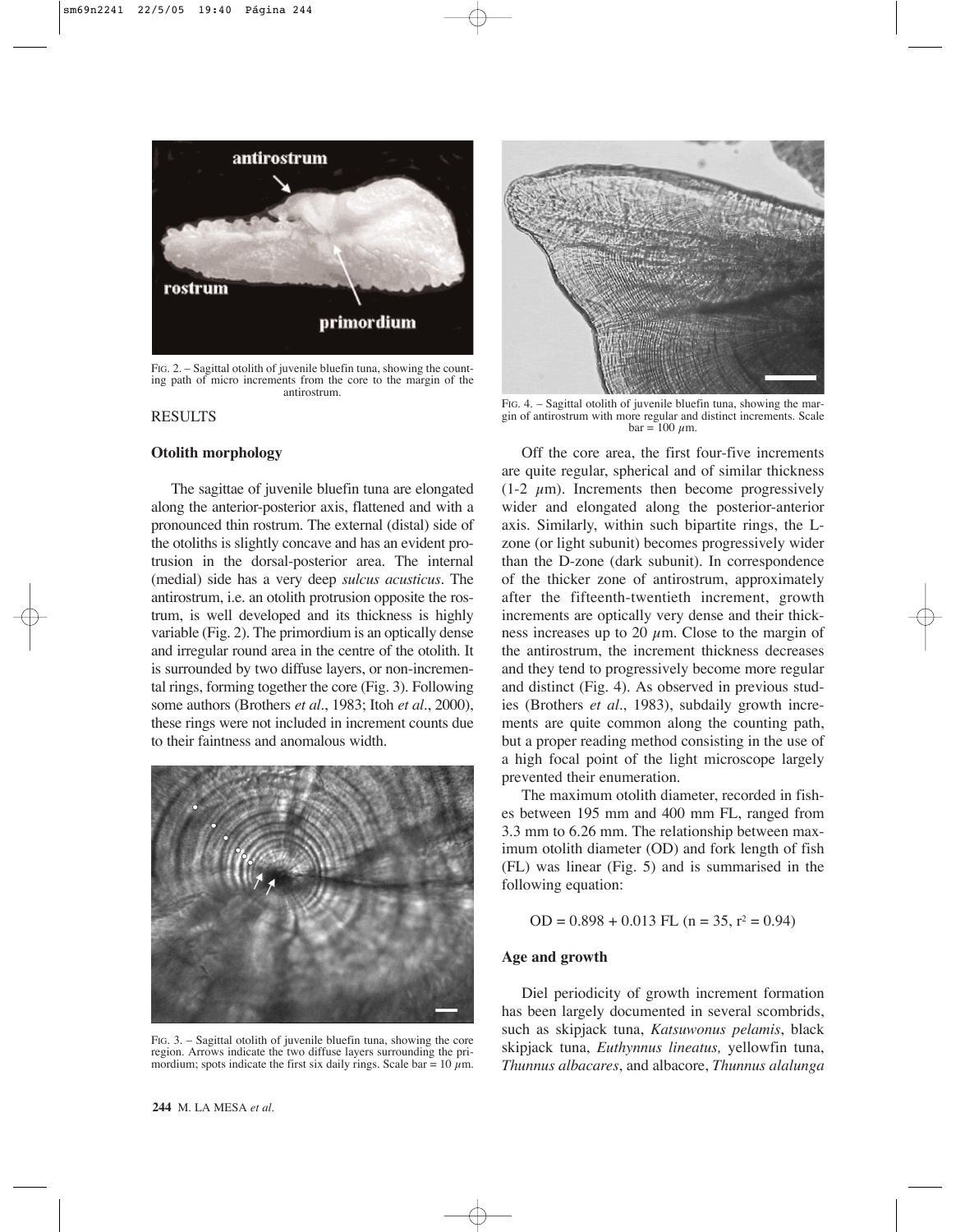

FIG. 5. – Relationship between maximum otolith diameter (OD) and fork length (FL) of juvenile bluefin tuna.

(Wild and Foreman, 1980; Uchiyama and Struhsaker, 1981; Laurs *et al*., 1985; Wexler, 1993). Similarly, age estimation by means of otolith increment counts has been validated in larval and juvenile bluefin tuna, *Thunnus thynnus*, from fertilisation to fish of 68 cm in fork length (Foreman, 1996; Itoh *et al.,* 2000), as well as in adult specimens (Radtke, 1984). Following these authors, we assume that the growth increments we describe for young-of-theyear bluefin tuna are laid down daily, providing the true age (in days) of aged specimens. Furthermore, as the first increment is formed on approximately the fourth day after hatching, i.e. at the onset of feeding (Brothers *et al.*, 1983; Itoh *et al.*, 2000), age estimates were corrected by adding four days to total increment counts.

Overall, 56 specimens between 195 and 400 mm FL and between 112 and 1266 g total weight were aged. Age estimates ranged from 77 days to 153 days and they are summarised in an age-length key (Table 2). As far as the precision of readings is concerned, the low value of imprecision indices observed (0.020 and 0.029 for APE and CV, respectively) indicates a successful consistency between subsequent readings, supporting the suitability of the preparation techniques adopted. Based on the mean value of fork length at age (see Table 2), the growth rate was about 70 mm between the second and third month of life, then it decreased to 60 mm between the third and fourth month of life. Unfortunately we had only one fish older than four months, so we were unable to give the growth rate between the fourth and fifth month of life.

The growth model which best fits age estimateslength data was a simple linear regression (Fig. 6), providing the following relationship:

TABLE 2. – Age length key of juvenile bluefin tuna from the northern coast of Sicily.

| $\mathbf{FL}$<br>(mm)                                                                                        |                  |                  | $\mathop{\rm II}\nolimits$                      | Ш                                               | Age classes (months)<br>IV                        | $\ensuremath{\mathbf{V}}$ |
|--------------------------------------------------------------------------------------------------------------|------------------|------------------|-------------------------------------------------|-------------------------------------------------|---------------------------------------------------|---------------------------|
| 190<br>200<br>210<br>220                                                                                     |                  |                  | $\begin{array}{c} 2 \\ 2 \\ 1 \\ 1 \end{array}$ | $\mathbf{1}$                                    |                                                   |                           |
| 230<br>240                                                                                                   |                  |                  |                                                 | $\,1$                                           |                                                   |                           |
| 250<br>260<br>270<br>280<br>290<br>300<br>310<br>320<br>330<br>340<br>350<br>360<br>370<br>380<br>390<br>400 |                  |                  | $\,1\,$<br>$\mathbf{1}$                         | $\frac{2}{3}$                                   |                                                   |                           |
|                                                                                                              |                  |                  |                                                 | $\frac{3}{2}$<br>$\frac{2}{5}$<br>$\frac{5}{4}$ |                                                   |                           |
|                                                                                                              |                  |                  |                                                 |                                                 | $22122$<br>$226$<br>$\,1\,$<br>$\overline{3}$     | $\,1\,$                   |
|                                                                                                              |                  |                  |                                                 |                                                 | $\mathbf{1}$                                      |                           |
| $\boldsymbol{N}$<br>Mean<br>Std                                                                              |                  |                  | $\frac{8}{220.2}$<br>3.0                        | $\frac{27}{290.4}$                              | $\begin{array}{c} 20 \\ 350.6 \\ 2.5 \end{array}$ | $\frac{1}{360}$           |
| Fork length (mm)                                                                                             | 500              |                  |                                                 |                                                 |                                                   |                           |
|                                                                                                              | 400              |                  |                                                 |                                                 |                                                   | ١ō.                       |
|                                                                                                              | 300              |                  |                                                 |                                                 |                                                   |                           |
|                                                                                                              | 200              |                  |                                                 |                                                 |                                                   |                           |
|                                                                                                              | 100              |                  |                                                 |                                                 |                                                   |                           |
|                                                                                                              | $\boldsymbol{0}$ |                  |                                                 | Т                                               |                                                   | Τ                         |
|                                                                                                              |                  | $\boldsymbol{0}$ |                                                 | 50<br>Estimated age (days)                      | 100<br>150                                        | 200                       |

FIG. 6. – Simple linear regression fitted to age-length data of juvenile bluefin tuna from the northern coast of Sicily.

 $FL = 41.20 + 2.37$  age (days) (n = 56, r<sup>2</sup> = 0.71)

The slope of the linear fit thus indicates a growth rate of 2.37 mm/day. Fork lengths of fish were plotted against catch dates to provide an estimate of growth rate and to compare such results with those obtained from the age-length data. A least square regression was then fitted to the data, giving a growth rate of 2.02 mm/day. This value was not significantly different from that obtained from the agelength relationship  $(F = 1.61, P > 0.1)$ .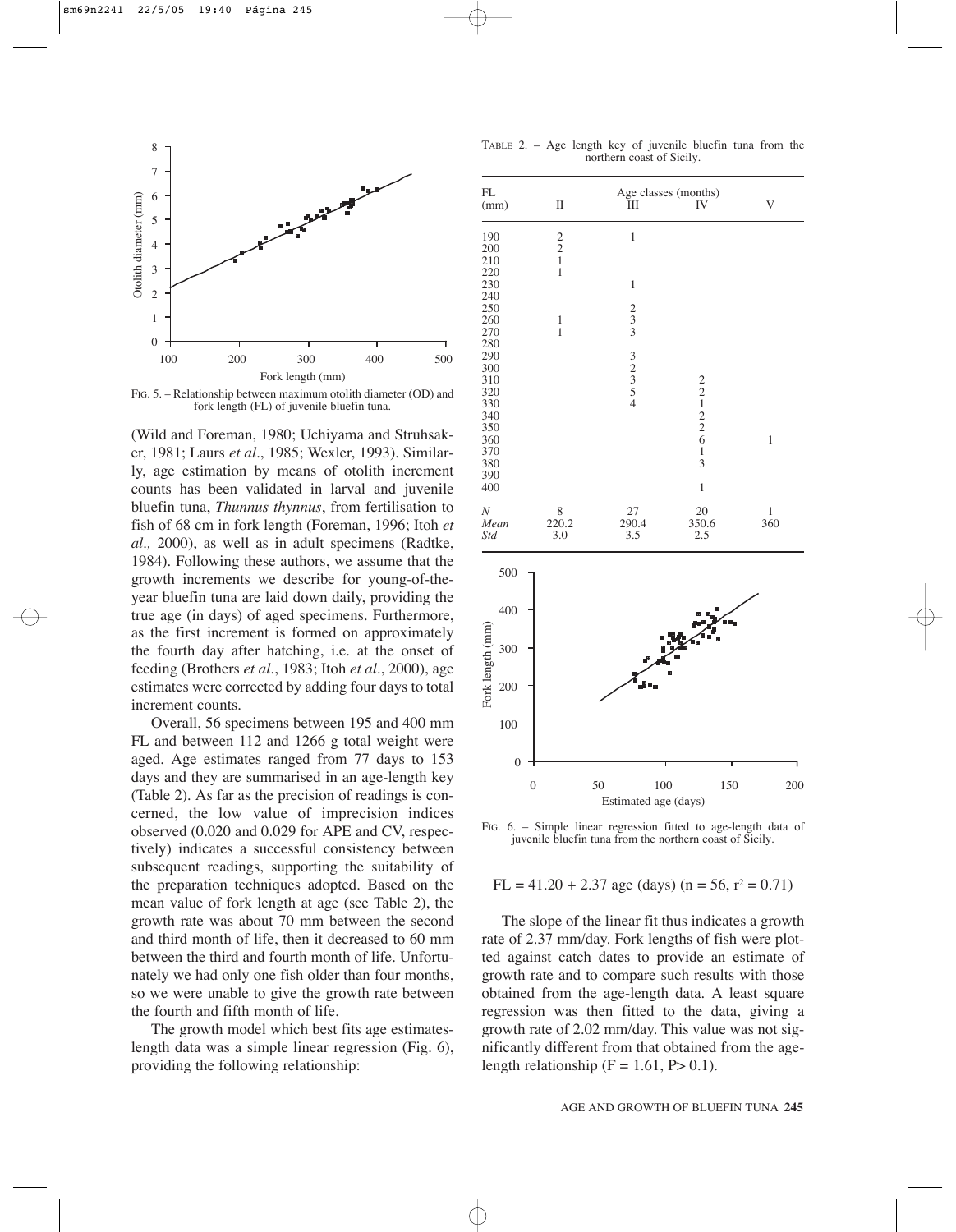

FIG. 7. – Monthly pattern of hatching dates of juvenile bluefin tuna, back-calculated from the ageing data and date of catch.

Starting from the age estimates and date of capture, hatching date distribution was back-calculated (Fig. 7). Estimated hatching period was quite long, lasting from mid-May to mid-July with a peak on mid-June.

## **Length-weight relationship**

The relationship between fish length (FL) and weight was determined from 72 specimens (Fig. 8), ranging from 195 mm to 400 mm FL and from 110 g to 1266 g. The values of parameters a and b of the allometric power function, derived from linear regression of the  $log_{10}$ -transformed length-weight data pairs, were the following:

$$
W = 1.92*10-6 FL3.39 (n = 72, r2 = 0.98)
$$

A positive allometric growth (i.e. b>3) was thus observed in the early life of bluefin tuna. Coupling of the length-weight relationship and the estimated



FIG. 8. – Fork length-weight relationship of juvenile bluefin tuna from the northern coast of Sicily.

length-at-age data revealed the mean weight-at-age of two, three and four month old juveniles to be 168, 429 and 813 g respectively.

#### DISCUSSION

The bluefin tuna fishery can be considered one of the most traditional and ancient activities in the Mediterranean Sea, with evidence dating back to 7000 BC (Doumenge, 1998). As a consequence of the considerable exploitation of this marine resource, studies concerning the bluefin tuna biology and its fisheries began in the early  $20<sup>th</sup>$  century, especially in the Mediterranean Sea (Sanzo, 1910, Roule, 1924; Buen, 1925; Heldt, 1926, 1932; Sella, 1929, 1930; Scordia, 1933).

Similarly to other Atlantic tunas, the bluefin tuna fishery is currently managed by the International Commission for the Conservation of the Atlantic Tuna (ICCAT), through a complete stock assessment performed every two years since 1970 and based on an age-structured population model. However, the stock management of this species recently encountered some difficulties, because of increasing uncertainties concerning catch and effort data and lack of information on some biological and ecological features, such as age, growth rate and natural mortality (Fromentin, 2003).

A further problem is the stock delimitation and the degree of intermixing between different stocks, as the bluefin tuna is a highly migratory species that is widely distributed throughout the north Atlantic and the Mediterranean Sea (ICCAT, 2002). On the basis of elemental analysis of otoliths, used as natural tags which reflect differences in the chemical and physical environment of a fish, some studies have recently attempted to identify Atlantic bluefin tuna stocks from putative nurseries, i.e. the Gulf of Mexico and the Mediterranean Sea (Secor *et al.*, 2002; Rooker *et al.*, 2003). Similarly, chemical characteristics of otolith and mercury body burden have been used to discriminate the two postulated populations found in the Mediterranean, one that spends longer periods of time in the Mediterranean and one that migrates from the Atlantic to the Mediterranean just for spawning, returning to the Atlantic after breeding (Renzoni *et al.*, 1978; Morales-Nin and Fortuño, 1990).

In the present paper we analysed the inner structure of the otoliths, using the microincrement patterns to estimate the age and growth of juvenile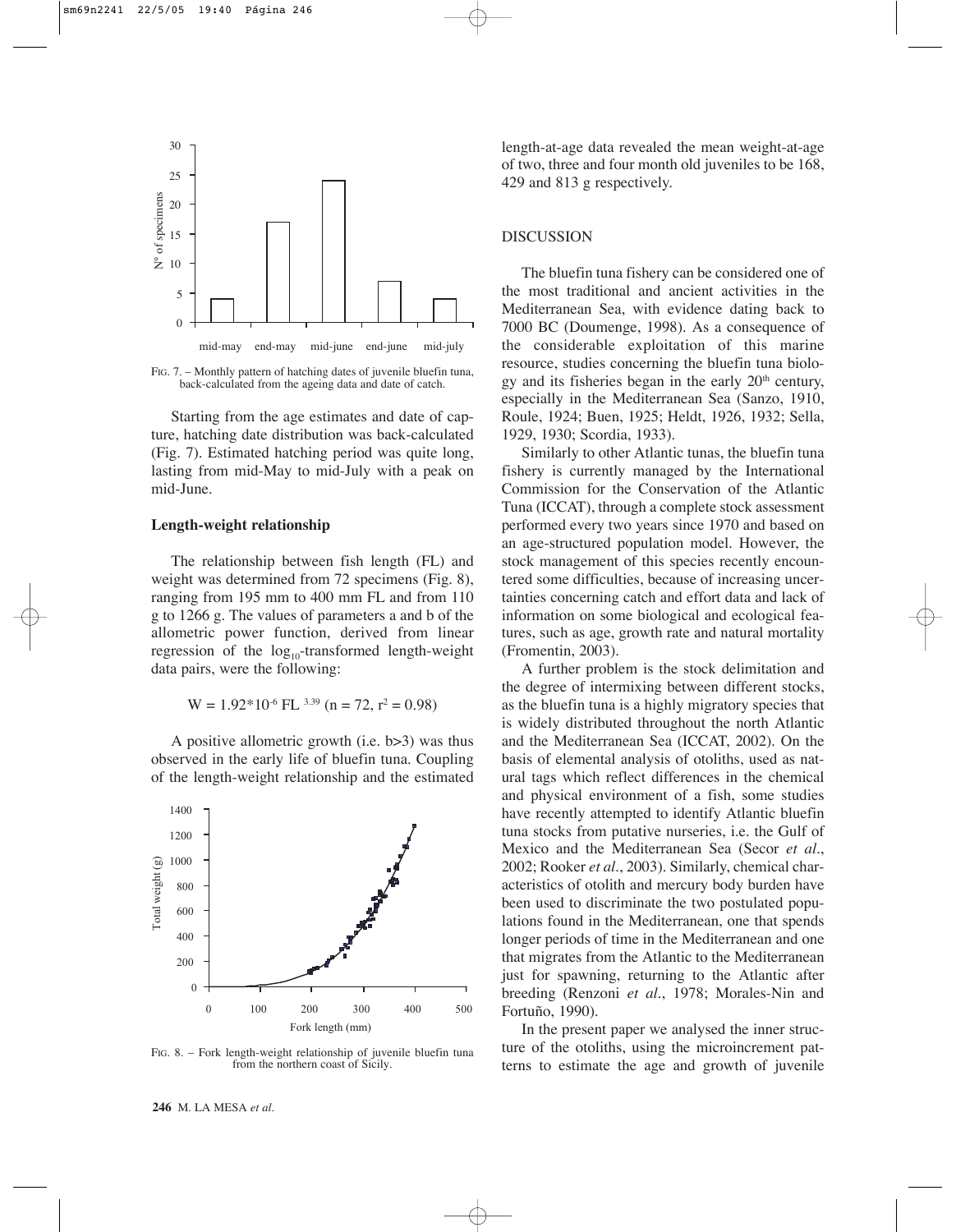bluefin tuna. In this species, otoliths (sagittae and probably lapilli) are known to be present at hatching (Sanzo, 1932). Bluefin tuna eggs hatch in just two days, and the early larvae resorb their yolk two or three days after hatching when the onset of exogenous feeding probably occurs. At this stage, the first otolith increment is laid down (Sanzo, 1932; Brothers *et al.*, 1983). We thus added four days to increment counts to obtain the age of fish from fertilisation to catch.

Although we were unable to validate our age estimates, the daily formation of otolith increment has been recently validated both in larvae and juvenile bluefin tuna, i.e. from larvae 5 days after fertilisation to fish 68 cm in fork length ((Foreman, 1996; Itoh *et al.,* 2000). However, we attempted to indirectly evaluate the accuracy of age estimates by comparing the results obtained from increment counts with other independent measures of age and growth. The growth rates, i.e. the slopes of the least squares regression lines fitted to age-length and date-of-catch-length pair data, were very similar to each other. The estimated growth rate of our samples was between 2.0 mm/day and 2.4 mm/day, which is similar to that reported for juvenile bluefin tuna of similar size sampled in the Ionian Sea and obtained by means of otolith increment counts (2.9 mm/day, Santamaria *et al.,* 2003). On the other hand, such values are slightly higher than those reported for juveniles bluefin tuna caught between October-November in the Ligurian Sea and obtained by means of length-frequency analysis and markrecapture (0.71-2.0 mm/day). It should be mentioned, however, that such discrepancies are probably due to the different sampling period and techniques used. Similarly, the growth rates for juvenile bluefin tuna reported from the Atlantic stocks are very different among each other, again as a consequence of different approaches (see Rivas, 1954; Mather and Schuck, 1960; Furnestin and Dardignac, 1962; Brothers *et al.*, 1983).

A further evidence to test the reliability of age estimates is the comparison of the back-calculated hatching dates with the spawning period of adults and the seasonal appearance of early larvae. Our data show a hatching period of bluefin tuna extending from mid-May to mid-July, with a peak in mid-June. The present results are fully consistent with previous studies on reproduction of bluefin tuna in Mediterranean, which report a spawning period between May and July indicated by the presence of hydrated oocytes (Rodriguez-Roda, 1967; Susca *et* *al.*, 2001; Medina *et al.*, 2002; Corriero *et al.*, 2003). Similarly, the backcalculated hatching dates are in agreement with data on the occurrence of eggs and larvae of bluefin tuna in the Mediterranean from mid-June to early August (Piccinetti and Manfrin, 1993; Piccinetti *et al.*, 1996; Cavallaro *et al.*, 1998).

In conclusion, the analysis of otolith microstructure and chemical composition in juvenile bluefin tuna can be considered of great importance in stock management, providing information on age and growth rate and on putative nursery areas. Furthermore, as previously tested in other studies, the microincrements or growth units found in the otolith microstructure of juvenile bluefin tuna are laid down daily, allowing individuals to be aged with a high degree of accuracy.

# ACKNOWLEDGEMENTS

We are much indebted to the whole staff of Icram-Palermo involved in the field activities for providing fish samples.

#### REFERENCES

- Arena, P. 1979. Aspectes biologiques et de comportement des concentrations genetiques du thon en Mediterranee. *In*: F.X. Bard and J.Y. Le Gall (eds.), *Le thon rouge en Méditerranée: biologie, pêche et aquaculture*. *Actes Colloq.* CNEXO, 8: 100-106.
- Beamish, R.J. and D.A. Fournier. 1981. A method of comparing the precision of a set of age determinations. *Can. J. Fish. Aquat. Sci.*, 38: 982-983.
- Brothers, E.B., E.D. Prince and D.W. Lee. 1983. Age and growth of young-of-the-year bluefin tuna, *Thunnus thynnus*, from otolith microstructure. *NOAA Tech. Rep.NMFS*, 8: 49-59.
- Buen, F. de. 1925. Biologia del Atún *Orcynus thynnus* (L.). Resultado de las campañas realizadas por acuerdos internacionales. *Inst. Esp. Oceanogr.*, 1: 1-118.
- Campana, S.E. and J.D. Neilson. 1985. Microstructure of fish otoliths. *Can. J. Fish. Aquat. Sci.*, 42: 1014-1032.
- Campana, S.E. J.A. Gagne and J.W. McLaren. 1995. Elemental fingerprinting of fish otoliths using ID-ICPMS. *Mar. Ecol. Progr. Ser.*, 122(1-3): 115-120.
- Cavallaro, G., A. Cefali and A. Potoschi. 1998. Alcuni aspetti biologici e pesca di pescespada, tonno ed alalunga in studi eseguiti tra il 1984 ed il 1996 nel Tirreno meridionale e nello Ionio. *Biol. Mar. Medit.*, 5(3): 241-251.
- Chang, W.Y.B. 1982. A statistical method for evaluating the reproducibility of age determination. *Can. J. Fish. Aquat. Sci.*, 39: 1208-1210.
- Collette, B.B., and C.E. Nauen. 1983. FAO Species catalogue, Vol. 2: scombrids of the world, an annotated and illustrated catalogue of tunas, mackerels, bonitos and related species known to date. *FAO Fish. Synop.*, 125: 1-137.
- Commission of European Community (CEC). 1995. Characterization of large pelagic stocks (*Thunnus thynnus* L., *Thunnus alalunga* Born., *Sarda sarda* Bloch., *Xiphias gladius* L.) in the Mediterranean. Final report.
- Compean-Jiménez, G. and F.X. Bard. 1983. Growth increments on dorsal spines of eastern Atlantic bluefin tuna, *Thunnus thynnus* and their possible relation to migration patterns. *NOAA Tech. Rep. NMFS*, 8: 145-150.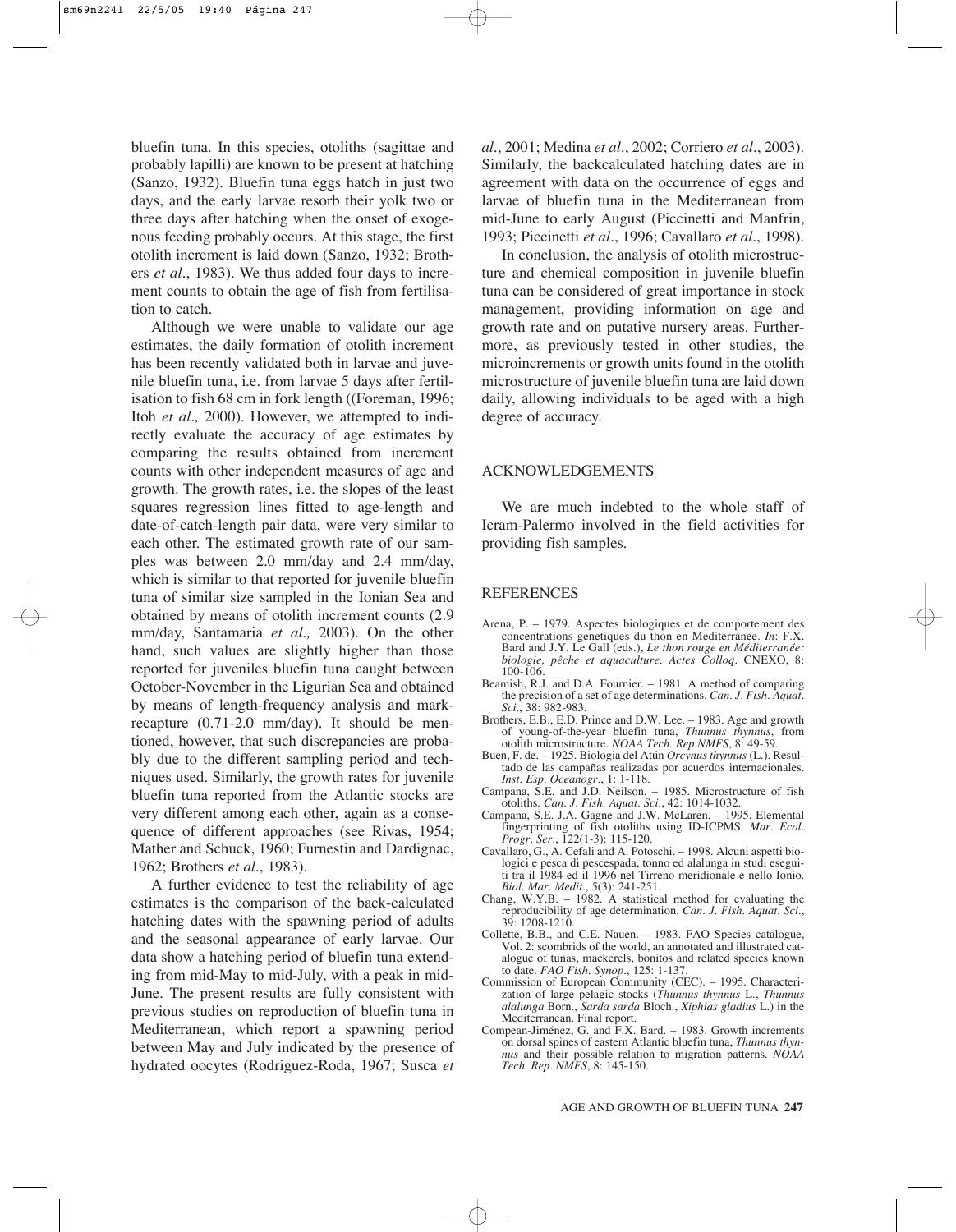- Corriero, A., S. Desantis, M. Deflorio, F. Acone, C.R. Bridges, J.M. de la Serna, P. Megalofonou and G. De Metrio. – 2003. Histological investigation on the ovarian cycle of the bluefin tuna in the western and central Mediterranean. *J. Fish Biol.*, 63: 108-119.
- Cort, J.L. 1990. Biology and fishing of bluefin tuna, *Thunnus thynnus* (L.) in the Cantabrian Sea. *Publ. Espec. Inst. Esp. Oceanogr.*, 4: 1-272.
- Cort, J.L. and J.C. Rey. 1985. Analysis of tagging data of bluefin (*Thunnus thynnus* L.) in the East Atlantic and Mediterranean. Migration, growth and mortality. *Collect. Vol. Sci. Pap. ICCAT*, 22: 213-239.
- Doumenge, F. 1998. L'histoire des pêches thonières. *Collect. Vol. Sci. Pap. ICCAT*, 50(2): 753-803.
- Foreman, T. 1996. Estimates of age and growth, and an assessment of ageing techniques, for northern bluefin tuna, *Thunnus thynnus*, in the Pacific Ocean. *Inter-Am. Trop. Tuna Comm. Bull.*, 21: 75-123.
- Fromentin, J.-M. 2003. The East Atlantic and Mediterranean bluefin tuna stock management: uncertainties and alternatives. *Sci. Mar.*, 67(Suppl. 1): 51-62.
- Furnestin, J. and J. Dardignac 1962. Le thon rouge du Maroc Atlantique (*Thunnus thynnus* Linné). *Rev. Trav. Inst. Pêches Marit.*, 26: 381-398.
- Gibbs, R.H. and B.B. Collette. 1967. Comparative anatomy and systematics of the tunas, genus *Thunnus*. *Fish. Bull.*, 66: 65- 130.
- Hattour, A. and D. Macías 2002. Bluefin tuna maturity in Tunisian waters: a preliminary approach. *Collect. Vol. Sci. Pap. ICCAT*, 54(2): 545-553.
- Heldt, H. 1926. Résumé de nos connaissances actuelles sur le thon rouge *Thunnus Thynnus* (L.). *Bull. Stat. Océanogr. Salammbô*, 5: 1-44.
- Heldt, H. 1932. Le thon rouge et sa pêche. *Bull. Stat. Océanogr. Salammbô*, 29: 1-168.
- ICCAT. 2000. Report for the biennial period 1999-2000. Part II, Vol. 2.
- ICCAT. 2002. ICCAT workshop on bluefin tuna mixing. *Collect. Vol. Sci. Pap. ICCAT*, 54: 261-352.
- Itoh, T., Y. Shiina, S. Tsuji, F. Endo and N. Tezuka. 2000. Otolith daily increment formation in laboratory reared larval and juvenile bluefin tuna *Thunnus thynnus*. *Fish. Sci*., 66: 834-839.
- Katavic, I., V. Tièina and V. Franièevic. 2002. A preliminary study of the growth rate of bluefin tuna from Adriatic when reared in the floating cages. *Collect. Vol. Sci. Pap. ICCAT*, 54(2): 472-476.
- Laurs, R.M., R. Nishimoto and J.A. Wetherall. 1985. Frequency of increment formation on sagittae of North Pacific albacore (*Thunnus alalunga*). *Can. J. Fish. Aquat. Sci.*, 42(9): 1552- 1555.
- Le Gall, J.Y. and F.X. Bard 1979. Final report. *In*: F.X. Bard and J.Y. Le Gall (eds.), *Le thon rouge en Méditerranée: biologie, pêche et aquaculture*. *Actes Colloq.* CNEXO, 8: 15-47.
- Liorzou, B. and J.L. Bigot. 1995. Bluefin tuna growth from Mediterranean French purse seiners data. *Collect. Vol. Sci. Pap. ICCAT*, 44(1): 268-282.
- Magnuson, J.J., B.A. Block, R.B. Deriso, J.R. Gold, W.S. Grant, T.J. Quinn, S.B. Saila, L. Shapiro and E.D. Stevens. – 1994. *An assessment of Atlantic Bluefin Tuna*. National Research Council, pp. 1-148. National Academy Press, Washington, D.C.
- Mather, F.J. and H.A. Schuck. 1960. Growth of bluefin tuna of the western North Atlantic. *U.S. Fish Wildl. Serv., Fish. Bull.*, 61: 39-52.
- Mather, F.J., J.M. Mason and A.C. Jones. 1995. *Historical document. Life history and fisheries of Atlantic bluefin tuna*. NOAA Technical Memorandum, NMFS, Miami.
- Medina, A., F.J. Abascal, C. Megina and A. Garcia. 2002. Stereological assessment of the reproductive status of female Atlantic northern bluefin tuna during migration to Mediterranean spawning grounds through the Strait of Gibraltar. *J. Fish Biol.*, 60(1): 203-217.
- Megalofonou, P. and G. de Metrio. 2000. Age estimation and annulus-formation in dorsal spines of juvenile bluefin tuna, *Thunnus thynnus*, from the Mediterranean Sea. *J. Mar. Biol. Ass. UK*, 80: 753-754.
- Morales-Nin, B. and J.M. Fortuño. 1990. Mercury body burden and otolith characteristics of bluefin tuna from the northwest Mediterranean (Balearic Sea). *Sci. Mar*., 54(3): 277-285.

Nichy, F. and F.H. Berry. – 1976. Age determination in Atlantic

bluefin tuna. *Collect. Vol. Sci. Pap. ICCAT*, 5: 302-306.

- Orsi Relini, L., G. Palandri, F. Garibaldi, M. Relini, C. Cima and G. Torchia. – 1997. Seasonal growth in young bluefin tuna of the Ligurian Sea. *Collect. Vol. Sci. Pap. ICCAT*, 46(2): 122-125.
- Piccinetti, C. and G. Manfrin. 1993. Distribution of Thunnidae larvae in the Mediterranean. *Collect. Vol. Sci. Pap. ICCAT*, 40(1): 164-172.
- Piccinetti, C. and G. Piccinetti-Manfrin. 1979. Occurrence of eggs and larvae of tuna species related to the hydrological conditions in the Mediterranean Sea. In: F.X. Bard and J.Y. Le Gall (eds.), *Le thon rouge en Méditerranée: biologie, pêche et aquaculture*. *Actes Colloq.* CNEXO, 8: 79-86.
- Piccinetti, C., G. Piccinetti-Menfrin and S. Soro. 1996. Larve di Tunnidi in Mediterraneo. *Biol. Mar. Medit.*, 3(1): 303-309.
- Radtke, R. 1984. Scanning electron microscope evidence for yearly growth zones in giant bluefin tuna, *Thunnus thynnus*, otoliths from daily increments. *Fish. Bull*., 82: 434-440.
- Radtke, R. and B. Morales-Nin. 1989. Mediterranean juvenile bluefin tuna: life history patterns. *J. Fish Biol.*, 35(4): 485-496.
- Renzoni, A., M. Bernhard, R. Sara and M. Stoeppler. 1978. Comparison between the Hg concentration of *Thunnus thynnus* from the Mediterranean and the Atlantic. *Jour. Etud. Pollut. CIESM*, 4: 255-260.
- Richards, W.J. 1976. Spawning of bluefin tuna (*Thunnus thynnus*) in the Atlantic Ocean and adjacent seas. *Collect. Vol. Sci. Pap. ICCAT*, 5(2): 245-252.
- Rivas, L.R. 1954. A preliminary report on the spawning of the western North Atlantic bluefin tuna (*Thunnus thynnus*) in the Straits of Florida. *Bull. Mar. Sci. Gulf Caribb.*, 4: 302-322.
- Rodriguez-Roda, J. 1964. Biologia del Atún, *Thunnus thynnus* (L:), de la costa sudatlantica de España. *Invest. Pesq. Barcelona*, 25: 33-146.
- Rodriguez-Roda, J. 1967. Fecundidad del Atún, *Thunnus thynnus* (L:), de la costa sudatlantica de España. *Invest. Pesq. Barcelona*, 31: 33-52.
- Rooker, J.R., D.H. Secor, V.S. Zdanowicz, G. De Metrio and L. Orsi Relini. – 2003. Identification of Atlantic bluefin tuna (*Thunnus thynnus*) stocks from putative nurseries using otolith chemistry. *Fish. Oceanogr.*, 12(2): 75-84.
- Roule, L. 1924. Etude sur les déplacements et la pêche du thon (*Orcynus thynnus* L.) en Tunisie et dans la Méditerranée occidentale. *Bull. Stat. Océanogr. Salammbô*, 2: 1-39.
- Santamaria, N., F. Acone, A. Di Summa, R. Gentile, M. Delflorio and G. De Metrio. – 2003. Età ed accrescimento di giovanili di tonno rosso (*Thunnus thynnus* L. 1758) nei mari meridionali d'Italia. *Biol. Mar. Medit.*, 10(2): 900-903.
- Sanzo, L. 1910. Studi sulla biologia del tonno (*Orcynus thynnus* L.). *Riv. mens. Pesca e Idrobiol.*, 5(1): 1-15.
- Sanzo, L. 1932. Uova e primi stadi larvali di tonno (*Orcynus thynnus* L.). *Mem. R. Comit. Talass. Ital.*, 189: 1-16.
- Sarà, R. 1973. Sulla biologia dei tonni (*Thunnus thynnus* L.). Modelli di migrazione e osservazioni sui meccanismi di migrazione e di comportamento. *Boll. Pesca Piscic. Idrobiol.*, 28: 217-243.
- Scaccini, A., R. Sarà, C. Piccinetti and G. Piccinetti-Manfrin. 1975. Uova e larve di tonno pescate nella Sicilia occidentale e loro allevamento. *Mem. Minist. Mar. Mercant.*, pp. 1-169.
- Scordia, C. 1933. Per la biologia del tonno (*Thunnus thynnus* L.) IV. Osservazioni eseguite nelle tonnare di Bivona e di Pizzo (Calabria) nel maggio-giugno 1931. *Mem. Biol. Mar. e Oceanogr.*, 2(2): 1-76.
- Secor, D.H., J.M. Dean and S.E. Campana. 1995. *Recent developments in fish otolith research*. University of South Carolina Press, Colombia.
- Secor, D.H., J.M. Dean and E.H. Laban. 1992. Otolith removal and preparation for microstructural examination. In: Stevenson, D.K. and S.E. Campana (eds.), *Otolith microstructure examination and analysis*. *Can. Spec. Publ. Fish. aquat Sci.*, 117: 19-57.
- Secor, D.H., S.E. Campana, V.S. Zdanowicz, J.W.H. Lam, L. Yang and J.R. Rooker. – 2002. Inter-laboratory comparison of Atlantic and Mediterranean bluefin tuna otolith microconstituents. *ICES J. Mar. Sci.*, 59: 1294-1304.
- Sella, M. 1929. Migrazioni e habitat del tonno (*Thunnus thynnus*, L.) studiati col metodo degli ami, con osservazioni sull'accrescimento, sul regime delle tonnare ecc. *Mem. R. Comit. Talass. Ital.*, 156: 511-542.
- Sella, M. 1930. Biologia e pesca del tonno (*Thunnus thynnus* L.). *Atti del Convegno di Biologia Marina applicata alla pesca*.